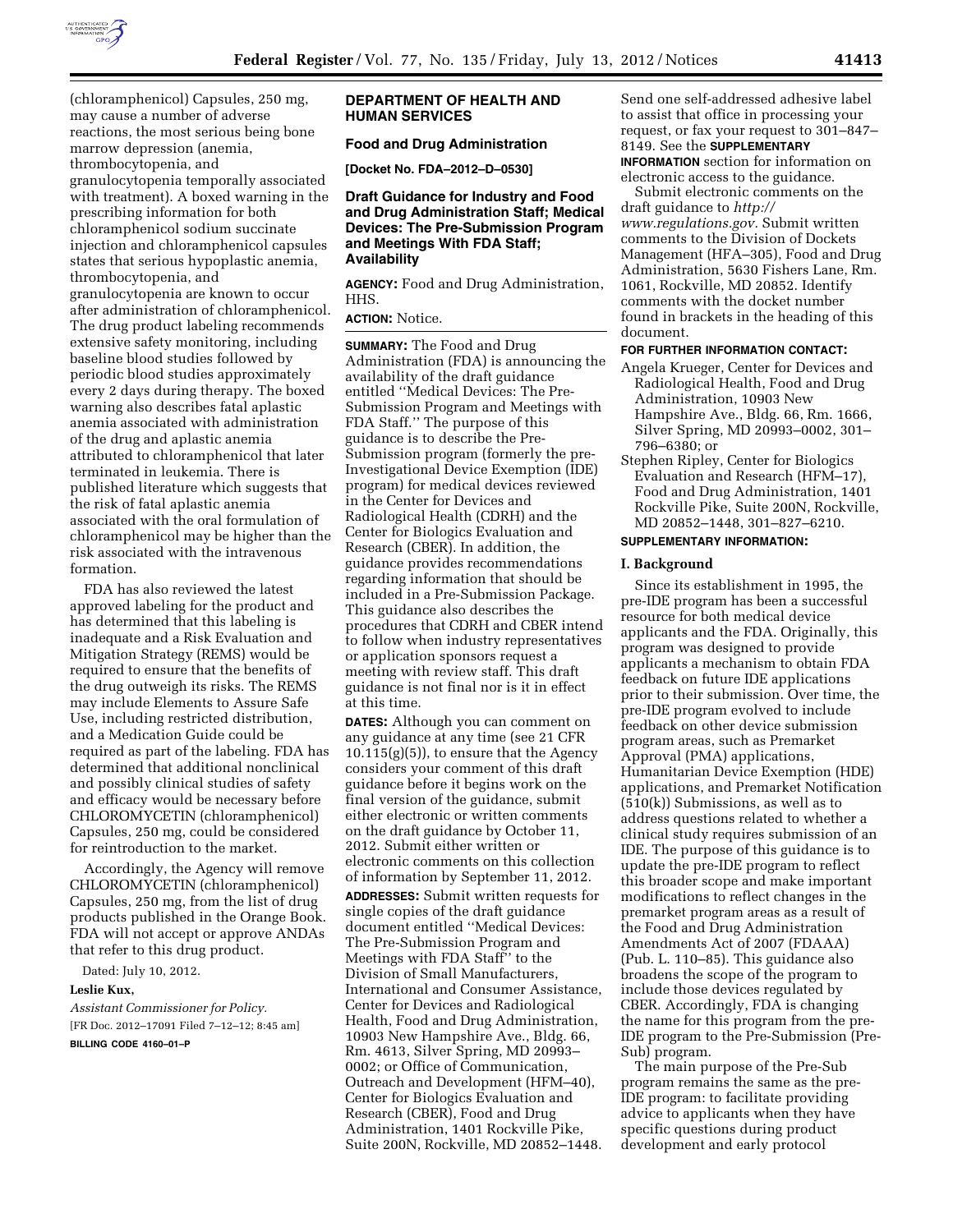planning, about device studies that present significant risk(s) (SR) as well as non-significant risk(s) (NSR) or when developing protocols for clinical studies conducted outside of the United States to support future U.S. marketing applications (Ref. 1). Consequently, the Pre-Sub program can provide an efficient path from device concept to market while facilitating the Agency's goal of meeting FDAAA and Medical Device User Fee Act of 2008 (MDUFA II) review milestones.

The Pre-Sub program has also faced several challenges, and the guidance is intended to address these challenges and improve the Pre-Sub program by: (1) Describing the types of information that FDA would recommend submitting in order to get the best possible feedback from FDA; (2) outlining the process by which FDA meetings should be scheduled; and (3) explaining the Agency's expectations regarding advice given during the Pre-Sub process.

This guidance outlines clear recommendations for sponsors and for FDA staff and managers as well as expected timeframes for scheduling meetings. FDA intends to provide the best possible advice in accordance with the information provided, ensure it is captured accurately in the meeting minutes drafted by the sponsor, and commit to that advice unless the circumstances sufficiently change such that our advice is no longer applicable, such as when a sponsor changes the intended use of their device after we provide feedback. It is also our intention to hold timely meetings with appropriate staff and managers present, if resources permit. However, both our ability to provide advice and to hold timely meetings are dependent on our receiving the necessary information in advance of the meeting.

In addition, this guidance also describes the procedures that CDRH and CBER intend to follow when industry representatives or application sponsors request a meeting with review staff, either as the preferred method of feedback in response to a Pre-Sub, or to discuss an existing regulatory submission. This guidance also recommends how to prepare for meetings with FDA staff. FDA plans to revise the document as necessary to reflect any MDUFA III agreements.

### **II. Significance of Guidance**

This draft guidance is being issued consistent with FDA's good guidance practices regulation (21 CFR 10.115). The draft guidance, when finalized, will represent the Agency's current thinking on Medical Device Pre-Submissions and Meetings with CDRH and CBER Staff. It does not create or confer any rights for or on any person and does not operate to bind FDA or the public. An alternative approach may be used if such approach satisfies the requirements of the applicable statute and regulations.

### **III. Electronic Access**

Persons interested in obtaining a copy of the draft guidance may do so by using the Internet. To receive ''Medical Devices: Pre-Submissions and Meetings with FDA Staff,'' you may either send an email request to *[dsmica@fda.hhs.gov](mailto:dsmica@fda.hhs.gov)*  to receive an electronic copy of the document or send a fax request to 301– 847–8149 to receive a hard copy. Please use the document number 1677 to identify the guidance you are requesting. A search capability for all CDRH guidance documents is available at *[http://www.fda.gov/MedicalDevices/](http://www.fda.gov/MedicalDevices/DeviceRegulationandGuidance/GuidanceDocuments/default.htm) [DeviceRegulationandGuidance/](http://www.fda.gov/MedicalDevices/DeviceRegulationandGuidance/GuidanceDocuments/default.htm) [GuidanceDocuments/default.htm;](http://www.fda.gov/MedicalDevices/DeviceRegulationandGuidance/GuidanceDocuments/default.htm)* a search capability for all CBER guidance documents is available at *[http://www.](http://www.fda.gov/BiologicsBloodVaccines/GuidanceComplianceRegulatoryInformation/default.htm) [fda.gov/BiologicsBloodVaccines/](http://www.fda.gov/BiologicsBloodVaccines/GuidanceComplianceRegulatoryInformation/default.htm) [GuidanceComplianceRegulatory](http://www.fda.gov/BiologicsBloodVaccines/GuidanceComplianceRegulatoryInformation/default.htm) [Information/default.htm.](http://www.fda.gov/BiologicsBloodVaccines/GuidanceComplianceRegulatoryInformation/default.htm)* Guidance documents are also available at *[http://www.regulations.gov.](http://www.regulations.gov)* 

## **IV. Paperwork Reduction Act of 1995**

Under the PRA (44 U.S.C. 3501– 3502), Federal Agencies must obtain approval from the Office of Management and Budget (OMB) for each collection of information they conduct or sponsor. ''Collection of information'' is defined in 44 U.S.C. 3502(3) and 5 CFR 1320.3(c) and includes Agency requests or requirements that members of the public submit reports, keep records, or provide information to a third party. Section 3506(c)(2)(A) of the PRA (44 U.S.C. 3506(c)(2)(A)) requires Federal Agencies to provide a 60-day notice in the **Federal Register** concerning each proposed collection of information before submitting the collection to OMB for approval. To comply with this requirement, FDA is publishing notice

of the proposed collection of information set forth in this document.

With respect to the following collection of information, FDA invites comments on these topics: (1) Whether the proposed collection of information is necessary for the proper performance of FDA's functions, including whether the information will have practical utility; (2) the accuracy of FDA's estimate of the burden of the proposed collection of information, including the validity of the methodology and assumptions used; (3) ways to enhance the quality, utility, and clarity of the information to be collected; and (4) ways to minimize the burden of the collection of information on respondents, including through the use of automated collection techniques, when appropriate, and other forms of information technology.

## *Draft Guidance for Industry and Food and Drug Administration Staff; Medical Devices: The Pre-Submission Program and Meetings With FDA Staff*

This draft guidance describes the Pre-Submission program for medical devices reviewed in CDRH and CBER. The guidance provides recommendations regarding the information that should be submitted in a Pre-Submission Package and procedures that should be followed for meetings between CDRH and CBER staff and industry representatives or application sponsors. When final, this document will supersede ''Pre-IDE Program: Issues and Answers—Blue Book Memo D99–1'' dated March 25, 1999.

A Pre-Submission is defined as a formal written request from an applicant for feedback from FDA to be provided in the form of a formal written response or, if the manufacturer chooses, a meeting or teleconference in which the feedback is documented in meeting minutes. A Pre-Submission is appropriate when FDA's feedback on specific questions is necessary to guide product development and/or application preparation. The proposed collections of information are necessary to allow the Agency to receive Pre-Submission Packages in order to implement this voluntary submission program.

FDA estimates the burden of this collection of information as follows: